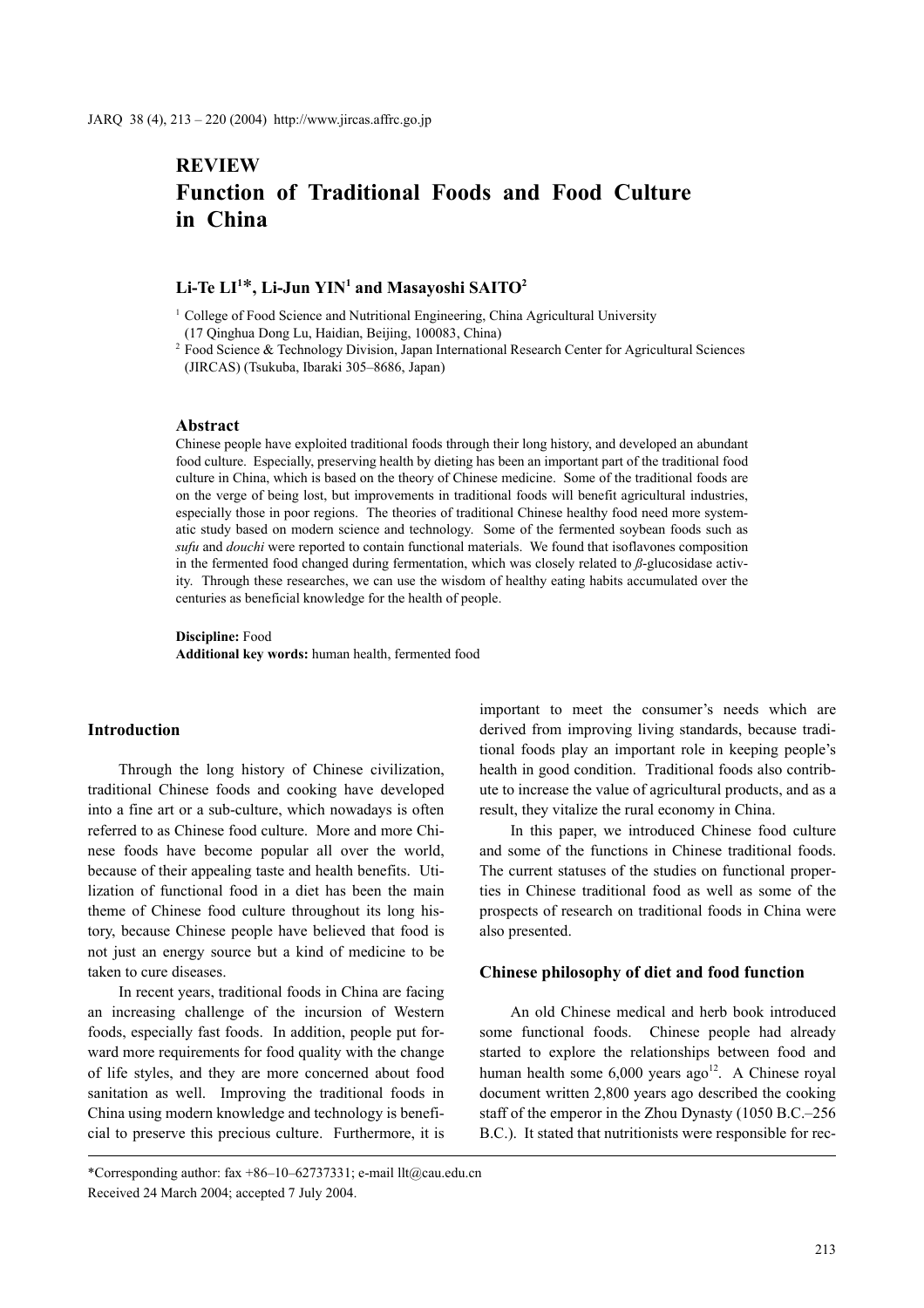ipes of daily meals, which should contain proper nutrition and healthy ingredients $2<sup>3</sup>$ . There had been many ancient works on healthy foods in China, although many of them have been lost at present. A few works survived and now they demonstrate their scientific and historical values.

Traditional Chinese foods are mostly based on rice, wheat and other grains. In addition to those materials, Chinese people incorporated as diverse food materials as possible, and combined them properly to make their meals healthy and tasty. A medical book entitled "The Yellow Emperor's Internal Classic", which was written about 2,500 years ago, provided a healthy food guideline, such as different kinds of food which must be taken in order to nourish the internal organs and enhance body energy25. Another old Chinese book entitled "Important Technology of Qi Dynasty," which was written about 1,500 years ago, classified the common food materials into more than 200 types of cereals, 100 types of vegetables and about 100 kinds of animal meat products $8,24$ . This book introduced the Chinese dietary structure at that time. Taking diverse foods is now recognized as a principle of healthy diet. It is quite remarkable that they already realized the benefit of taking diverse foods at that ancient time.

The function of food resembles Chinese medicine in many aspects. Traditional Chinese physicians often explained the function of medicine and food by "the five elements theory" and "the negative (*Yin*) and the positive (*Yang*) theory". According to the five elements theory, everything in this world is a result of interactions among metal, wood, water, fire and earth, and each of them corresponds to the tastes of food, i.e. pungent, sour, salty, bitter and sweet, respectively<sup>8,24</sup>. Therefore, healthy diet should properly combine all the five elements. The negative (*Yin*) and the positive (*Yang*) theory as well has a long history. In the Song Dynasty (960 A.D–1279 A.D), a book entitled "Curing Disease through Dieting (1085 A.D.)" mentioned that: "those herbs and foods that taste sweet and pungent are usually associated with the positive, and those that taste sour and bitter are associated with the negative"<sup>3</sup>. According to this theory, almost all foods have a property of either the positive or the negative, and therefore foods should be properly combined so that they will make the human body reach a harmony of the positive and the negative. Some of the typical symptoms of excessive negative are blood-deficiency and feeling cold. So someone with excessive negative needs food of the positive. The typical food of the positive includes animal liver, egg, red sugar, jujube, etc. The symptoms of excessive positive are normally associated with high blood pressure, inflammation, fever etc, which can be treated by food of the negative. Such foods as wax gourd, cucumber, lotus seed, and green bean are considered as food of the negative. Not all food has the same level of the negative or the positive, so they are further classified into different categories from strong heat, mild warm to ice cold according to their property of the negative and the positive $29$ .

 Now we can understand the old diet theory of the negative and the positive with the modern knowledge of medicine. Many of 'the negative deficiency' symptoms are actually caused by malnutrition or indigestion. Some mild foods of the positive are easily digested and nutritious, which is surely beneficial to the patients. So are the foods of the negative for the symptoms of the positive. 'The positive excess' may also be called 'accumulating much more pathogenic fire', and it is usually caused by excessive stress, lack of sleep, decreased immunity caused by eating too much, and maladjustment of internal secretion. These people should eat foods which contain low energy and much edible diet fiber $13$ .

# **Materials and functions of traditional Chinese foods**

A characteristic of Chinese food is to use vegetables as high nutritional materials. A legend said that a person named *Shen Nong* tasted many plants and classified them into edible vegetables, inedible weeds and herbs some 6,000–7,000 years ago. Confucius (552–479 B.C.) emphasized the necessity of vegetables in the food menu, and he said that eating vegetable was not only for eliminating one's hunger but also for having an effect on health preservation<sup>30</sup>. There are many old sayings about the importance of eating vegetables in China. For instance, "put green onion and garlic in every dish, then you can be as healthy as you wish" and "eat carrots for breakfast and ginger for dinner, then you will never need a doctor." All these show the importance of vegetables<sup>20</sup>.

The medicine meal, which is cooked along with medicinal herbs, is a special health diet in China. Most of the medicine meal is to nourish liver and lungs, and to strengthen physiological conditions of the people, therefore it is not used for treating a specific illness. In general, the medicine meal mainly consists of two types of ingredients: one group includes not-so-conventional but edible materials, such as terrapin, black-bone chicken, holothurians, mushroom, ginger, jujube, garlic, wolfberry, and so on; the other group includes many kinds of Chinese herbs. These materials, together with other spices, can be used as seasoning condiments to stew chicken, cook meat and make hot pot. Among the foods cooked with medicinal herbs, some are used to recuperate from weakness and keep energy, and others are used to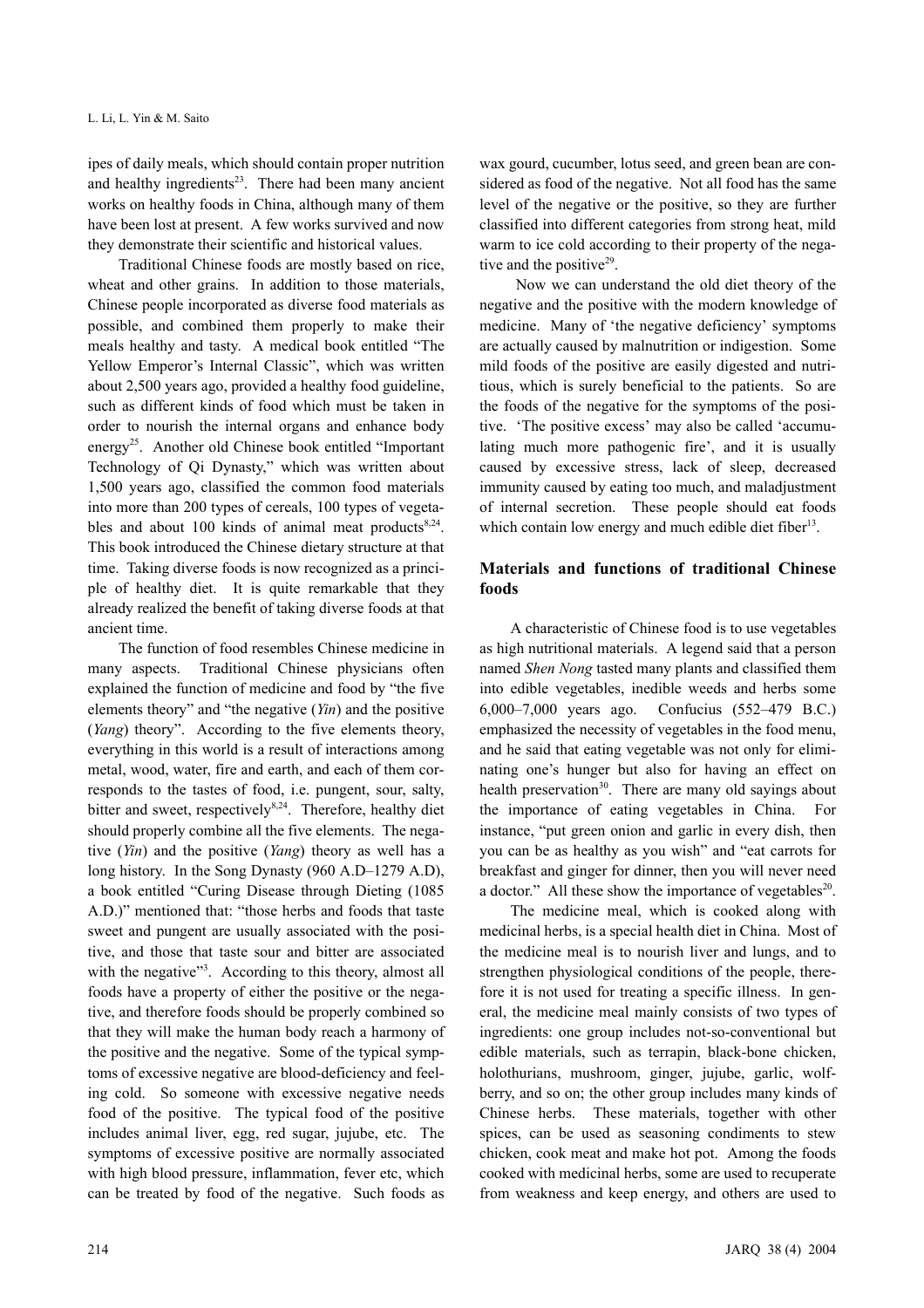treat certain symptoms. For example, ginger soup is used for cold and fever. Weakness and anaemia could be cured by red jujube boiled with black auricularia, auricula judae and soup cooked with honey and pear.

Chinese people cultivate many kinds of grains depending on the variations of geographical and climate conditions. Major grains are rice, wheat, corn, and beans, and there are some minor grains such as millet, broomcorn, naked oat, buckwheat, and adlay. For holidays and special ceremonials, Chinese people prepare mixed grain foods such as "eight treasures gruel" and "eight treasures rice". Both of them use 8 kinds of grains, and Chinese people believe that the combination of various grains can deliver good nutrition and contributes to preserving good health conditions<sup>11</sup>.

Beans have been also very popular in Chinese diet from the ancient times. Mung beans, peas and sword beans are used in Chinese medicine meals. They have been a main source of healthy food and medical supplements. Many kinds of soybean foods have also been developed in various regions and contributed to the local people's health.

Fermentation has been utilized to prepare tasty and healthy foods for a long time in China. Chinese people started to realize the benefit of fermented food to human health a long time ago. Some of the typical fermented foods are pickles made from some vegetables, and vinegar and alcohol made from grains. Fermentation has been widely used to prepare soybean products. Popular fermented soybean foods in China are *sufu* (fermented tofu), *douchi* (fermented soybeans), soy sauce, and fermented soymilk. *Sufu* and *douchi* had become parts of the Chinese meal at least 2,000 years ago<sup>2,26</sup>. *Douchi* was found in the artifacts from the Tomb of West Han Dynasty of Mawangdui, Hunan province<sup>33</sup>.

## **Research on traditional fermented soybean foods in China**

Typical processing and images of *sufu* are shown in Fig. 1 and Fig. 2, respectively<sup>6,31</sup>. Four steps are usually involved in making *sufu*. Those steps are : (1) preparing tofu by salt precipitation from boiled soymilk, (2) preparing the molded tofu (*pehtze*) by spraying pure culture fermentation starter, *Actinomucor elegans* onto the surface of diced tofu, and then inoculating for 48 h at controlled temperature (28°C) and relative humidity (around 90%) with air circulation to ensure adequate aeration, (3) preparing salted *pehtze* by salting 5 days until salt content of *pehtze* reaches about 16%, and (4) fermenting and aging for 2 months in a closed bottle with dressing mixture consisting of red rice koji, alcohol (generally added as rice wine or distilled liquor) beverage, sugar, *chiang* (Chinese wheat-based miso) and spices.

The procedure and images for making *douchi* are shown in Fig. 3 and Fig. 4, respectively<sup>10</sup>. Soybeans were washed, and soaked for 3–4 h at room temperature. After draining, the soybeans were steamed for 4 h to allow 52% water content of soybean, and then cooled to 28°C. The soybeans mixed with 5% inoculum of fungus were incubated for 4 days under controlled temperature (28–30°C) to make koji. After mixing the dressing, *douchi* was fermented and aged by storing in a closed bottle or sunning for more than half a year.

Many old medical books described the effects of *sufu* on prevention of some kinds of diseases $12,13$ . The contents of some components in the *sufu* products were increased greatly under the action of microorganisms during fermentation. Water-soluble protein was increased from 3.607 g/100 g in tofu to 54.338 g/100 g in *sufu*, and the content of riboflavin in *sufu* was about 250  $\mu$ g/100 g, which was 6–7 times of that in tofu<sup>14,27</sup>. Meanwhile, many physiologically active compositions, such as soybean peptides, vitamin  $B<sub>1</sub>$ , nucleic glycoside, and aromatic compounds, which do not exist in unfermented soybeans, were produced. The content of vitamin  $B_1$  and nucleic glycoside were  $0.04 - 0.09$  mg/ $100$  g and  $0.5 - 1.1$  mg/ $100$  g in the *sufu* product, respectively<sup>4,27</sup>. Therefore, *sufu* is not only a delicious food, but also an easily digestible and functional food. Amino acid content of *sufu* is presented in Table  $1<sup>4,5,26</sup>$ . The lower sulfur amino acid content of soy protein may help to reduce calcium excretion in comparison to consuming animal proteins, so it lowers the risk of osteoporosis. Intake of soy protein can decrease cholesterol level of serum, so the soy protein can help to reduce the risk of kidney disease and heart disease in high risk  $individuals<sup>15</sup>$ .

The contents of vitamin  $B_{12}$ , which is essential for the nervous system, in *Chou sufu* (strong smell *sufu*) and red *sufu* produced in Beijing were determined. Vitamin  $B_{12}$  contents were 9.8–18.8 mg/100 g in *Chou sufu* and 0.42–0.78 mg/100 g in red  $\frac{sqrt^{27}}{1}$ . Therefore, it was shown that the *Chou sufu* had not only a strong smell but a high amount of vitamin  $B_{12}$ , possibly because of high activity of microorganisms during fermentation.

*Sufu* and *douchi* also contain high amounts of peptides that are derived from soybean proteins by the effect of protease. Soybean peptides are not only digested easily, but also improve energy metabolism, and they have functions of refreshing, strengthening muscles, lowering cholesterol, anti-oxidation, angiotensin I-converting enzyme (ACE) inhibitory activity, anti-hypertention and regulating insulin<sup>9</sup>. The *sufu* and *douchi* extract showed high antioxidative and ACE inhibitory activity<sup>28,32</sup>. SDS-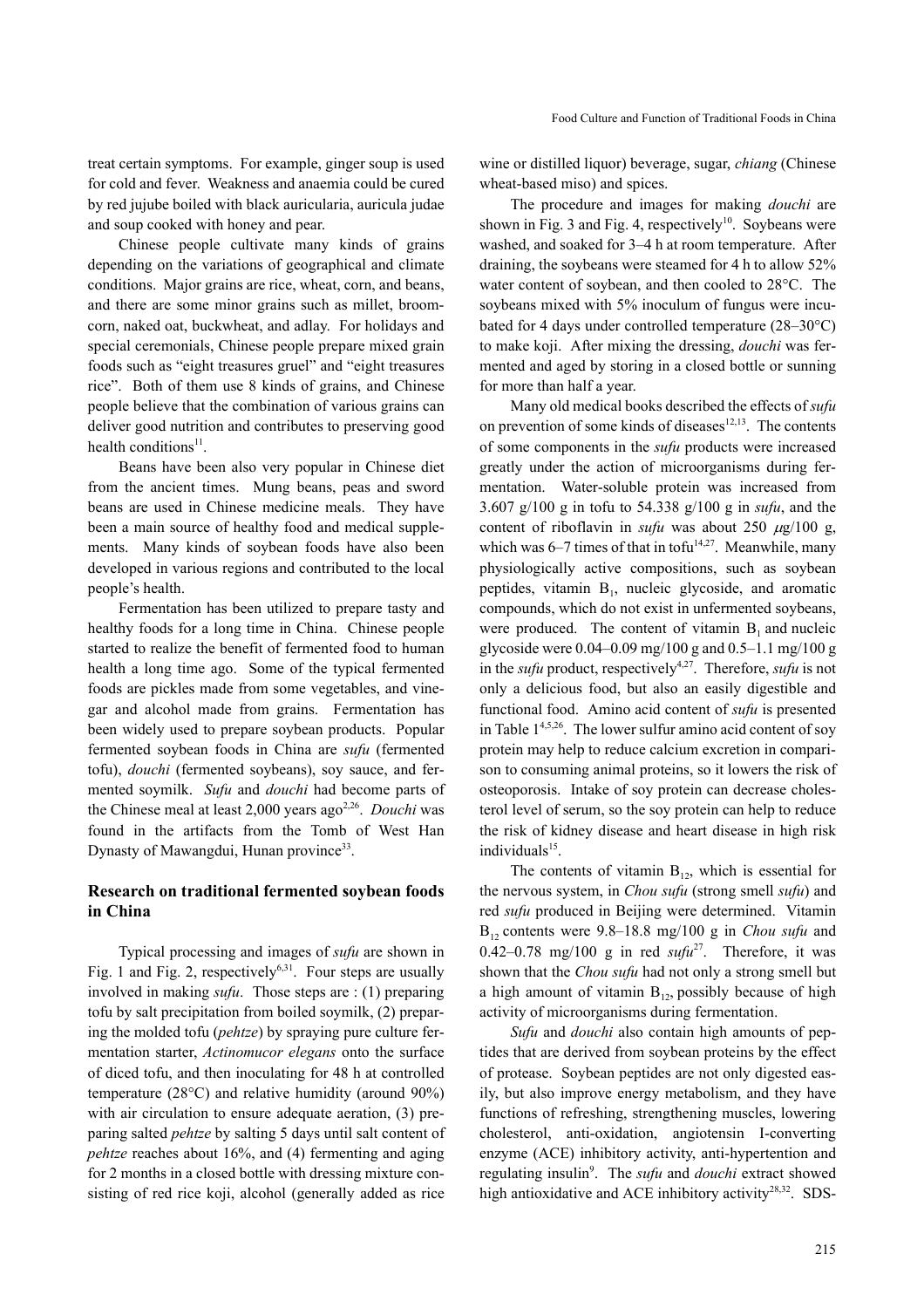L. Li, L. Yin & M. Saito



**Fig. 2.** *Sufu* **processing**



**Fig. 3. Flow diagram for processing of soybeans to** *douchi* Fermentation, dressing, aging and drying are shown in Fig. 4.



**Fig. 4.** *Douchi* **processing in Shanxi province**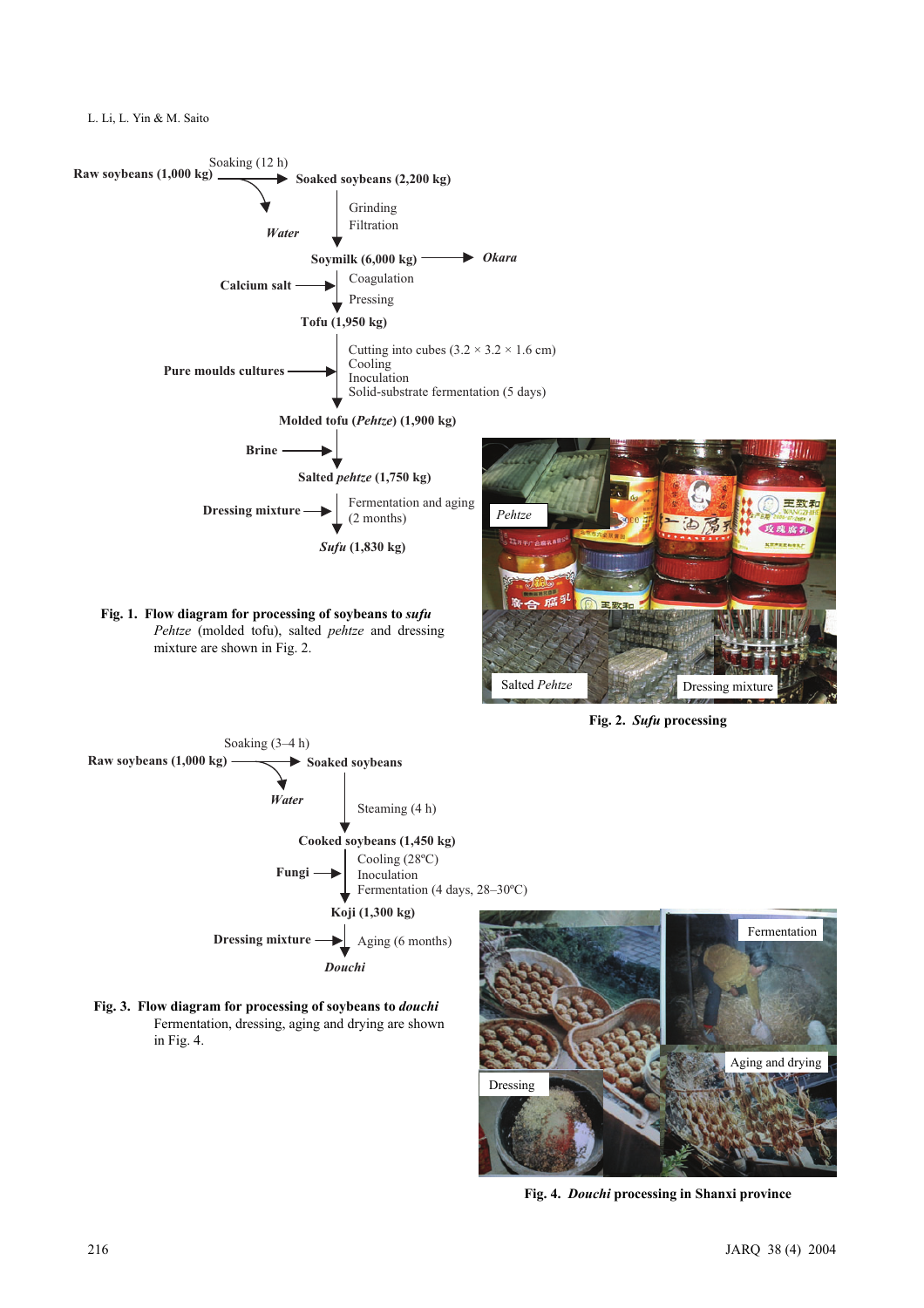| Amino acid    | Red sufu <sup>26</sup><br>(g/100 g sufu) | Chou sufu <sup>26</sup><br>(g/100 g sufu) | Sufu <sup>4</sup><br>$(g/100 g)$ protein) | White sufu <sup>5</sup><br>(Molar ratio, %) |
|---------------|------------------------------------------|-------------------------------------------|-------------------------------------------|---------------------------------------------|
| Alanine       | 0.32                                     | 0.70                                      | 10.0                                      | 7.0                                         |
| Arginine      | 0.38                                     | 0.27                                      | 2.1                                       | 2.5                                         |
| Aspartic acid | 1.00                                     | 0.66                                      | 5.1                                       | 13.7                                        |
| Cystine       | 0.59                                     | 0.20                                      | 0.4                                       |                                             |
| Glutamic acid | 2.15                                     | 2.08                                      | 0.6                                       | 22.0                                        |
| Glycine       | 0.54                                     | 0.42                                      | 4.4                                       | 7.0                                         |
| Histidine     | 0.20                                     | 0.18                                      | 1.4                                       | 1.9                                         |
| Isoleucine    | 0.88                                     | 0.58                                      | 4.8                                       | 4.5                                         |
| Leucine       | 0.81                                     | 0.95                                      | 8.8                                       | 7.6                                         |
| Lysine        | 0.59                                     | 0.29                                      | 7.0                                       | 7.3                                         |
| Methionine    | 0.51                                     | 0.14                                      | 0.7                                       |                                             |
| Phenylalanine | 0.59                                     | 0.59                                      | 4.6                                       | 2.6                                         |
| Proline       | 0.38                                     | 0.29                                      | 2.4                                       | 7.7                                         |
| Serine        | 0.34                                     | 0.27                                      | 2.3                                       | 5.2                                         |
| Threonine     | 0.45                                     | 0.23                                      | 2.0                                       | 4.1                                         |
| Tryptophan    | 0.09                                     | 0.05                                      | 0.6                                       |                                             |
| Tyrosine      | 0.54                                     | 0.25                                      | 2.2                                       | 1.0                                         |
| Valine        | 0.16                                     | 0.58                                      | 5.3                                       | 5.2                                         |

**Table 1. Amino acid content of** *sufu* **samples**

PAGE patterns of the extracts indicated that *sufu* extracts mainly consisted of peptides whose molecular weights were less than 10 kDa and those peptides were responsible for the activities $28$ .

Some of the benefits of soybean foods are explained by the function of isoflavones<sup>16</sup>. Soybean foods can be considered as the only natural dietary sources of isoflavones, and it was reported that isoflavones have an estrogenic effect to lower the menopause symptoms of woman<sup>7</sup>. Genistein, which is a major component of soybean isoflavone, was effective against cancer cells, including lung, colon, rectal, breast, stomach, and prostate cancers<sup>21</sup>.

We showed that all isoflavones in *sufu* were forms of aglycone (Table 2), and that *douchi* contained higher amounts of aglycones and lower amounts of glycosides than those of soybean (Table 3). These results indicated that isoflavones were converted into aglycones (daidzein and genistein) from glycosides (genistin and daidzin) during the fermentation. The content of aglycones gradually increased, whereas the content of glycosides decreased during the process from raw soybean to *sufu*. The change in the isoflavone compositions was significantly related to the activity of *ß*-glucosidase during fermentation, which was affected by the NaCl content (Fig. 5). The highest  $\beta$ -glucosidase activity (118 U/g dry matter) was recorded during *sufu* manufacturing. The level of the *ß*-glucosidase activity could remain high if





the content of NaCl was lower than 30 g/100 g dry matter during salting. The *ß*-glucosidase activity was only 29 U/g dry matter when the percentage of NaCl increased to 38 g/100 g dry matter<sup>31</sup>.

Isoflavone aglycones had different absorption from glucosides in the stomach. There is considerable evidence that hydrolysis of the isoflavone glucosides is necessary for their absorption from the gut since the glucosides have not been detected in human plasma<sup>22</sup>. Daidzein and genistein but not their glucoside forms were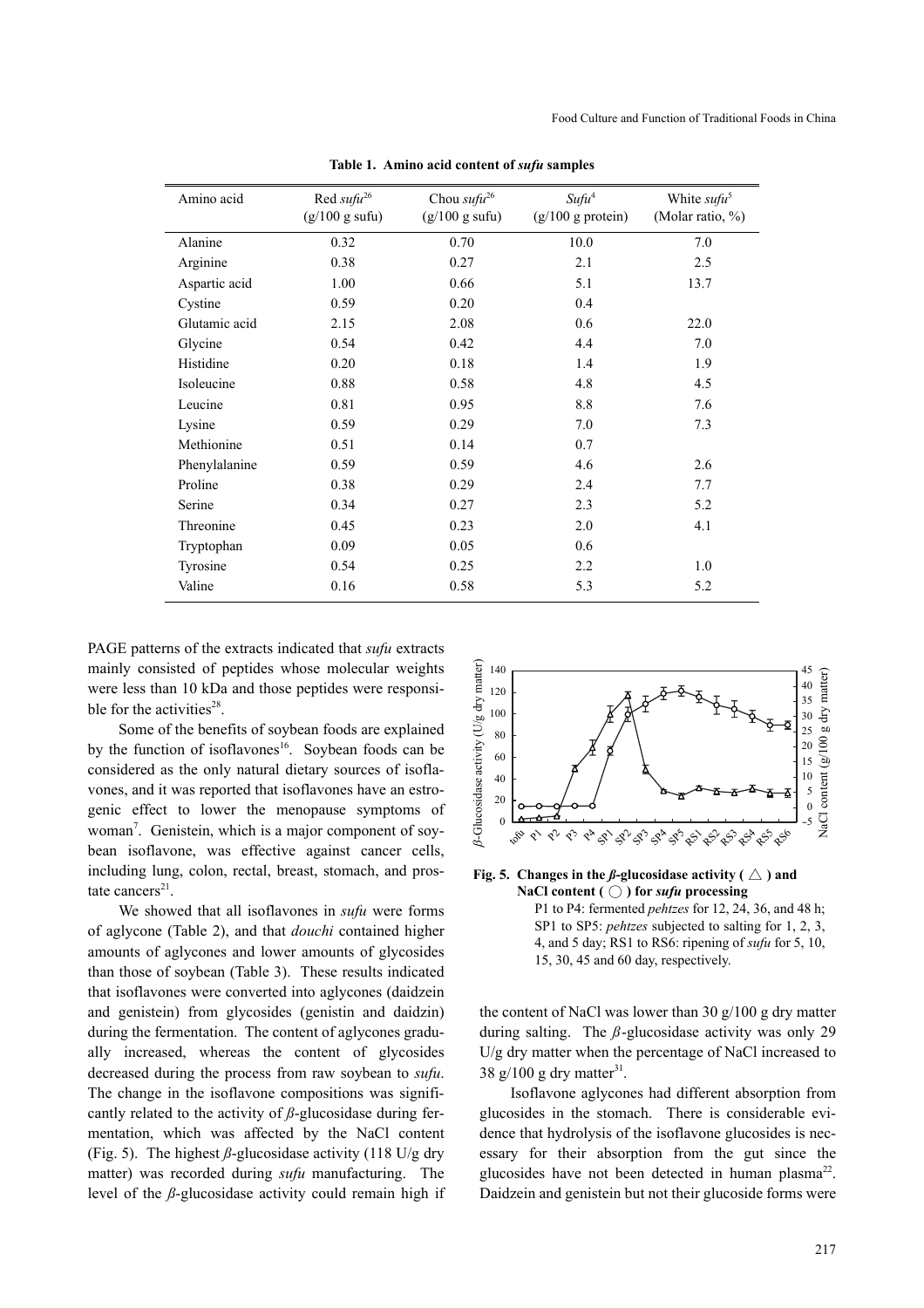|                      | Glucoside $(mg/g)$ |         | Aglycone $(mg/g)$ |          | Glucoside | Aglycone |
|----------------------|--------------------|---------|-------------------|----------|-----------|----------|
|                      | Genistin           | Daidzin | Genistein         | Daidzein | (%)       | $(\%)$   |
| Tofu                 | 0.36               | 0.35    | 0.01              | 0.02     | 95.9      | 4.1      |
| Pehtze               | 0.18               | 0.21    | 0.17              | 0.11     | 57.4      | 42.6     |
| Salted <i>pehtze</i> | 0.08               | 0.06    | 0.14              | 0.10     | 36.8      | 73.2     |
| Sufu                 | 0.0                | 0.95    | 0.0               | 0.15     | 0.0       | 100.0    |

**Table 2. Effect of** *sufu* **processing on the redistribution profile of individual isoflavone**

**Table 3. Effect of** *douchi* **processing on the redistribution profile of individual isoflavone**

|                                        | Glucoside $(mg/g)$ |         |           | Aglycone $(mg/g)$ |                | Aglycone |
|----------------------------------------|--------------------|---------|-----------|-------------------|----------------|----------|
|                                        | Genistin           | Daidzin | Genistein | Daidzein          | $\binom{0}{0}$ | $(\%)$   |
| Black soybean                          | 0.70               | 0.64    | 0.11      | 0.10              | 86.7           | 13.3     |
| TianMashan koji <sup>a)</sup>          | 0.19               | 0.21    | 0.37      | 0.32              | 37.0           | 63.0     |
| TianMashan <i>douchi</i> <sup>a)</sup> | 0.14               | 0.09    | 0.48      | 0.39              | 21.1           | 78.9     |
| Yipinxiang <i>douchi</i> <sup>b)</sup> | 0.13               | 0.06    | 0.82      | 0.72              | 11.1           | 88.9     |
| Yongchuan <i>douchi</i> <sup>c)</sup>  | 0.32               | 0.33    | 0.26      | 0.20              | 58.3           | 41.7     |

a): produced in Liuyang TianMashan *douchi* manufacturer, Hunan province.

b): produced in Liuyang yipinxiang *douchi* manufacturer, Hunan province.

c): produced in Yongchuan seasoning company, Sichuan province.

absorbed from the stomach, and genistein was better absorbed than daidzein $1,19,22$ . Genistein had been reported to have a higher antiproliferative effect on the growth of human breast carcinoma and prostate cancer cells compared to genistin<sup>17,18</sup>. All those reports indicated that the function of isoflavones increased during the fermentation, and fermented soybean foods with high contents of aglycones had the advantage of functional foods.

## **Current situation and prospect of Chinese traditional food**

More and more people are realizing the importance of the concept of "food and medicine serves the same purpose", which had originated in ancient Chinese philosophy. When the problem of hunger was settled in the industrialized world, people began to try getting better nutrition from their food and keeping their health in good condition using food functionalities. Western culture tends to rely on medicine pills that contain kinds of physically active compounds extracted from natural materials to cure diseases caused by nutritional deficiency. Chinese physicians, pharmacists as well as food and agriculture experts, however, keep trying to develop various types of new healthy food products to meet the vast market demand.

Over the past 6,000 years, Chinese culture has accumulated a host of knowledge about traditional health

foods, however, due to change in life style of people and the ongoing modernization process, many Chinese traditional cultures are disappearing. The theories of traditional Chinese healthy food need more systematic study based on modern science and technology. Collection and documentation of these theories are also important, because many of the ancient, legendary works are vanishing as time goes by. Some of the legendary tenets of traditional Chinese foods are yet to be proved scientifically. There are many suspicious beliefs and myths, however, we believe many people tried to practice traditional theories and found some truth in them. All of these platitudes need to be studied scientifically. The chances are that some of these old theories would be proved false, while others may provide important clues to discovery.

Among Chinese new generations, there is not enough attention and respect for traditional healthy foods. Traditional foods are considered to be old-fashioned. Actually, some of the food processing is out-ofdate with low hygiene and quality standards. Some of them have poor appearance and lack convenience. As a result, many valuable and effective Chinese traditional healthy foods are threatened with extinction. If food processing could be modernized by using the advanced technology and high quality standards used in many developed countries, those foods will become more popular, which will provide benefits by increasing the market value of agricultural products.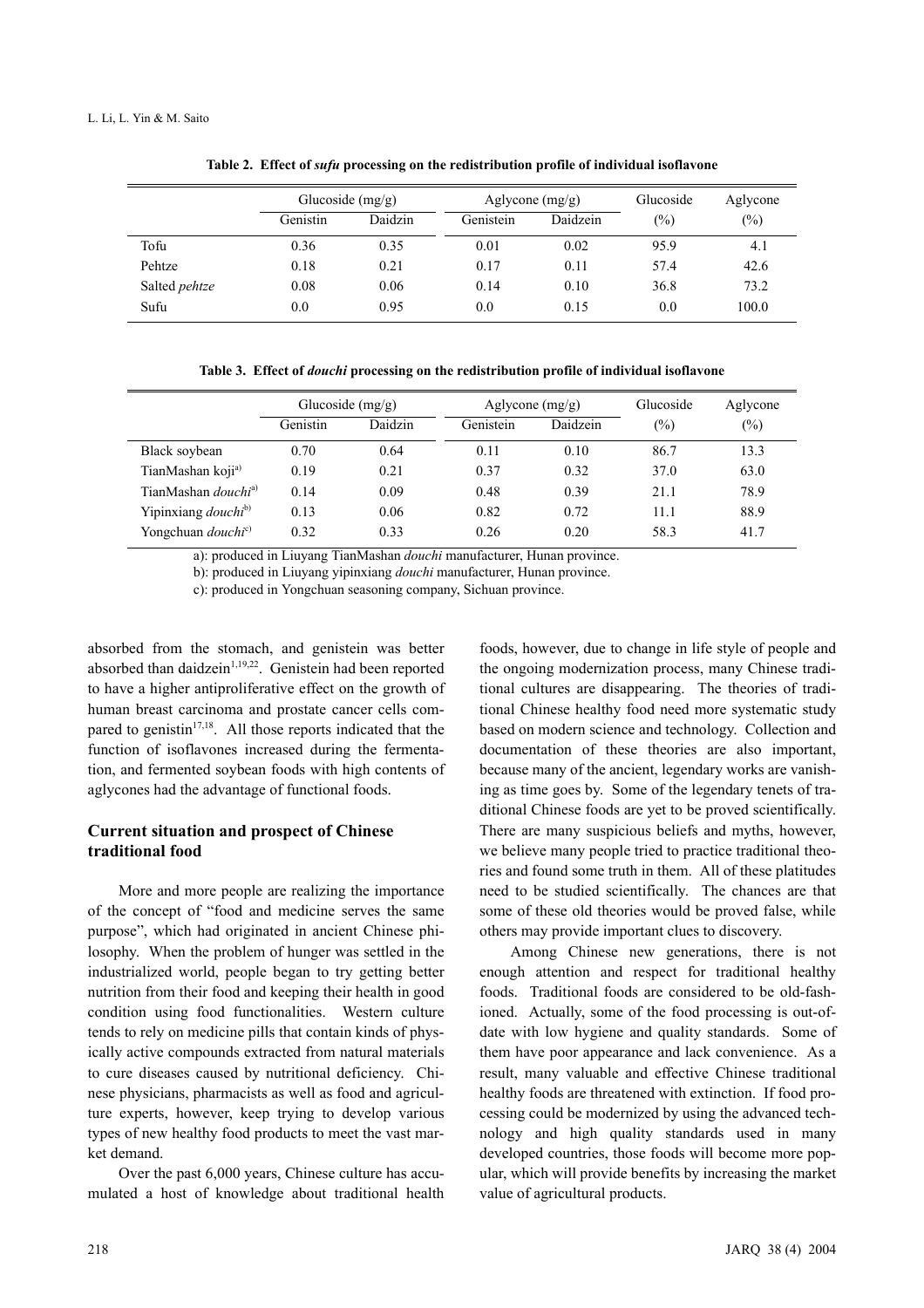We need greater appreciation of the health benefits of traditional Chinese food. We also need more effort to explore and preserve the traditional Chinese food culture which has never been reported to the industrial society before. It is also a great opportunity to achieve commercial success. To do this, we need to cooperate among different scientific fields and different institutions, which will enable us to carry out comprehensive and systematic studies about healthy food. Developments in life science, medical science and neurology provided many up-to-date techniques and much knowledge for studying and understanding traditional Chinese food. We need joint work among historians, archaeologists, food experts, pharmacists and medical researchers. We should also encourage business to get involved in industrializing and modernizing the processing of healthy food.

As a conclusion, development of traditional Chinese food will benefit agricultural industries, especially those in poor regions, and be more profitable to local enterprises and farmers. A more important consideration is that such a development will also improve the nutritional conditions of modern people and will benefit their health.

#### **References**

- 1. Andlauer, W., Kolb, J. & Furst, P. (2000) Absorption and metabolism of genistin in the isolated rat small intestine. *FEBS Lett.*, **475**, 127.
- 2. Bao, Q. A. (1985) The headstream and technology of *Douchi*. *China Brew.*, **2**, 9–14.
- 3. Chen, Z. & Zhou, X. (2001) Curing disease through dieting. Yuelu Press, Beijing, pp.376 [In Chinese].
- 4. Chou, C. C. & Hwan, C. H. (1994) Effect of ethanol on the hydrolysis of protein and lipid during the ageing of a Chinese fermented soya bean curd-*sufu*. *J. Sci. Food Agric.*, **66**, 393–398.
- 5. Han, B. Z. (2003) Characterization and product innovation of sufu, a Chinese fermented soybean food. Ph. D. thesis, Wageningen University, Wageningen, Netherlands.
- 6. Han, B. Z., Rombouts, F. M. & Nout, M. J. R. (2001) A Chinese fermented soybean food. *Int. J. Food Microbiol.*, *65*, 1–10.
- 7. Herman, C. (1995) Soybean phytoestrogen intake and cancer risk. *J. Nutr.*, **125**, 777–783.
- 8. Jie, S. X. (2001) Qi Min Yao Shu (Important Technology of Qi Dynasty). Jiangshu Ancient Books Press, Nangjing, pp.284 [In Chinese].
- 9. Kuba, M. & Yasuda, M. (2000) Angiotensin I-converting enzyme inhibitory peptides from tofuyo (fermented soybean cheese). *In* Proceedings of the third international soybean processing and utilization conference, Korin, Japan, 256–257.
- 10. Li, L. T., Li, Z. G. & Yin, L. J. (2003) Soybean processing and application. China Chemical Industry Press,

Beijing, pp.415 [In Chinese].

- 11. Li, S. J. (1996) Chinese food culture. China Social Science Press, Beijing, pp.197 [In Chinese].
- 12. Li, S. Z. (1973) Chinese medicinal herbs. Translated and researched by Porter, S. & Stuart, G. A., Georgetown Press, San Francisco, pp.427 [In Chinese].
- 13. Liu, G. W. & Liu, C. L. (2002) Fundamentals of formulas of Chinese medicine. Huaxia Press, Beijing, pp.372 [In Chinese].
- 14. Liu, Y. H. & Chou, C. C. (1994) Contents of various types of proteins and water soluble peptides in *sufu* during aging and the amino acid composition of tasty oligopeptides. *J. Chin. Agric. Chem. Soc.*, **32**, 276–283.
- 15. Lovati, M. R., Manzoni, C. & Canavesi, A. (1987) Soybean protein diet increases low density lipoprotein receptor activity in mononuclear cells from hypercholesterolemic patients. *J. Clin. Invest.*, **80**, 1498–1500.
- 16. Murphy, P. A. et al. (1999) Isoflavones in retail and institutional soy foods. *J. Agric. Food Chem.*, **47**, 2697–2704.
- 17. Onozawa, M. et al. (1998) Effect of soybean isoflavones on cell growth and apoptosis of the human prostatic cancer cell line LNCaP. *Jpn. J. Clin. Oncol.*, **28**, 360–363.
- 18. Peterson, G. & Barnes, S. (1991) Genistein inhibition of the growth of human breast cancer cells: Independence from estrogen receptors and the multi-drug resistance gene. *Biochem. Biophys. Res. Commun.,* **179**, 661–667.
- 19. Piskula, M. K., Yamakoshi, J. & Iwai, Y. (1999) Daidzein and genistein but not their glucosides are absorbed from the rat stomach. *FEBS Lett.*, **447**, 287–291.
- 20. Qian, X. & Qian, X. Q. (2001) Liji. Yuelu Press, Beijing, pp.239 [In Chinese].
- 21. Setchell, K. D. R. (1998) Phytoestyrogens: the biochemistry, physiology, and implications for human health of soy isoflavones. *Am. J. Clin. Nutr.*, **68**, 1333–1346.
- 22. Setchell, K. D. R. et al. (2002) Evidence for lack of absorption of soy isoflavone lycosides in humans, supporting the crucial role of intestinal metabolism for bioavailability. *Am. J. Clin. Nutr.*, **76**, 447–453.
- 23. Sun, Y. R. (2001) Zhou rituals. Noted by Qian, X. et al., Yuelu Press, Beijing, pp.307 [In Chinese].
- 24. Tanaka, S., Kojima, R. & Ohta, Y. (1997) Sai Min You Jyutsu (Important Technology of Qi Dynasty). Yuzankaku Press, Tokyo, pp.340 [In Japanese].
- 25. Wang, B. (2000) Yellow Emperor Canon internal medicine. Translated by Nelson, W. et al., China Science and Technology Press, Beijing, pp.531.
- 26. Wang, H. L. & Du, X. X. (1998) The production of *sufu* in China. China Light Industry Press, Beijing, 1–4 [In Chinese].
- 27. Wang, J. H. (2002) The nutrition and health function of *sufu*–a fermented bean curd. *China Brew.*, **4**, 4–6.
- 28. Wang, L. J. et al. (2003) Antioxidant and angiotensin Iconverting enzyme inhibitory activities of *sufu* (fermented tofu) extracts. *JARQ*, **37**, 129–132.
- 29. Wang, X. H. & Tong, Y. (2001) Fundamental theory of Chinese food. People Sanitary Press, Beijing, pp.355 [In Chinese].
- 30. Wu, Z. J. (2001) Analects of Confucius. Religion and Culture Press, Beijing, pp.261 [In Chinese].
- 31. Yin, L. J. et al. (2004) Change in isoflavone contents and composition of *sufu* (fermented tofu) during manufactur-